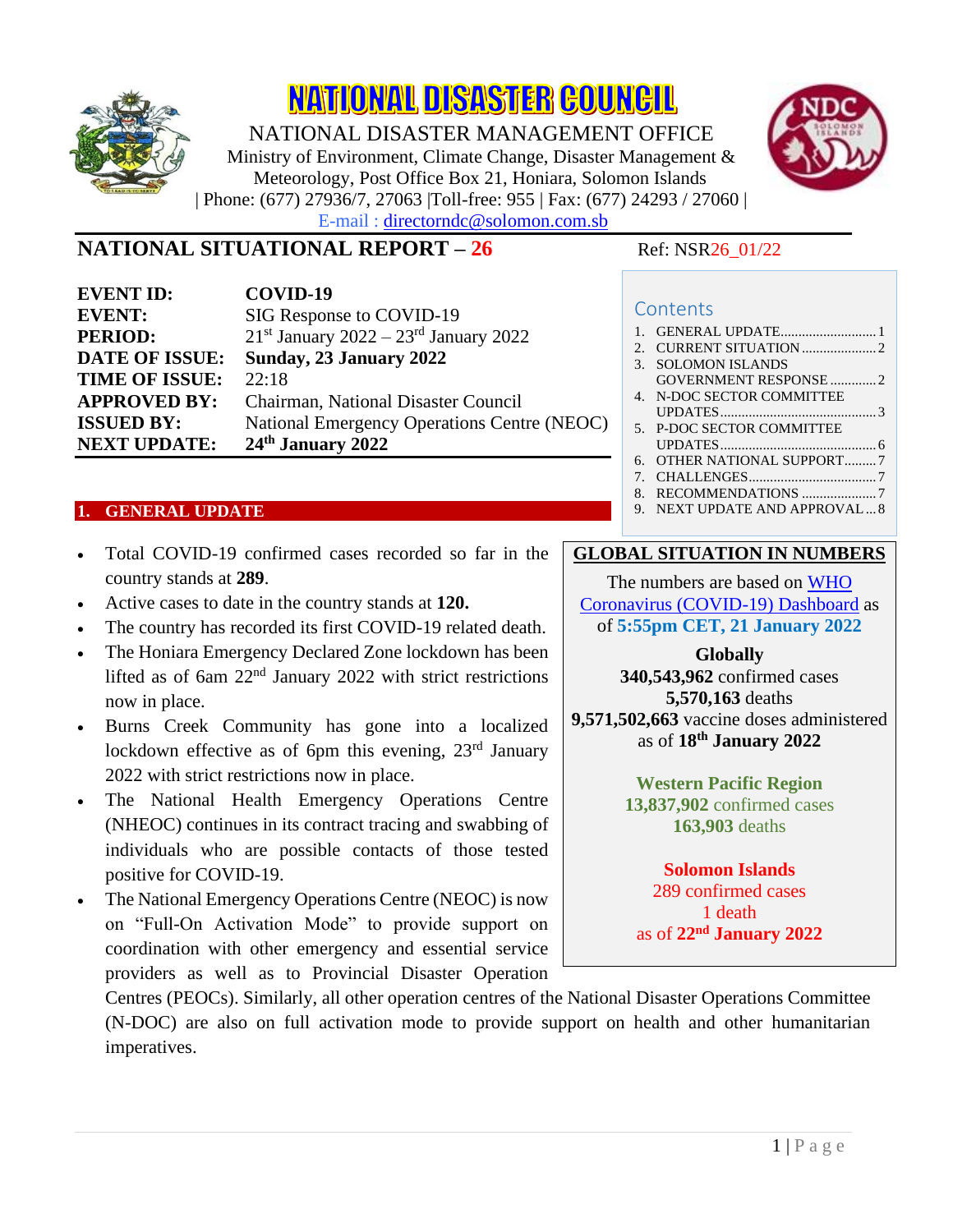- The proposed deployment of Government personnel to Ontong Java, Malaita Outer Islands to help curb community transmission is placed on hold as contract tracing and testing continues within and outside of the Honiara Emergency Zone.
- The Ministry of Health and Medical Services (MHMS) is calling on all passengers that travelled on MV Akwa, Liberty, Ocean Joy and PWI-2 to report to them for contact tracing purposes.

## <span id="page-1-0"></span>**2. CURRENT SITUATION**

- The country is now experiencing COVID-19 community transmission in Honiara, Guadalcanal and Malaita Provinces.
- Official count of COVID-19 positive cases diagnosed in the country stands at 289 as announced by the Prime Minister on the 22<sup>nd</sup> of January, 2022.
- Active cases in the country to date stands at 120. This figure is expected to increase as contact tracing and testing is ongoing.
- Ontong Java remains on lockdown since 6pm, Wednesday 19<sup>th</sup> January, 2022 for an indefinite period. This restricts movements of people, vessels and aircraft in and out of Ontong Java.
- Burns Creek Community is now on lockdown. This came into effect as of 6pm this evening, 23<sup>rd</sup> January 2022. The Lockdown Orders until revoked restricts movement of people in and out of the lockdown zone to allow MHMS to conduct contract tracing within the community.
- The Honiara Emergency Zone lockdown has also been lifted with restrictions in place. This also restricts movement of people, vessels and aircraft in and out of Honiara. However, a further lockdown has been endorsed by the OSC for recommendation to the Prime Minister today 23<sup>rd</sup> January.
- Solomon Islands through RSIPF maintains safety and security on the Western Border with Bougainville given the potential of importation through this border. Similarly, support is also being provided on Ontong Java.
- Incoming and outgoing passenger and cargo flights have been suspended. Essential cargo flights are now being conducted on needs-basis. International trade continues with strict measures in place for all incoming vessels through the country's international ports.

## <span id="page-1-1"></span>**3. SOLOMON ISLANDS GOVERNMENT RESPONSE**

### **OVERSIGHT COMMITTEE & NATIONAL DISASTER OPERATIONS COMMITTEE**

- The Oversight Committee (OSC) For COVID-19 established by Cabinet to provide strategic advice on a whole-of-government planning and response to COVID-19 maintains its role.
- The National Disaster Council (NDC) Arrangement remains the country's preparedness and response coordination mechanism for the pandemic and has been tasked to prepare a 6-months National COVID -19 Response Plan through N-DOC.
- OSC has activated the National and Provincial Health Emergency Plans, National and Provincial Disaster Management Plans and the N-DOC Sectoral Plans.
- A new Order soon to be gazetted and approved by the OSC will see the market of betel banned for an indefinite period.
- OSC is working with State Owned Enterprises and Private Sectors to discuss on how they can also provide support. A virtual meeting is scheduled for tomorrow, 24<sup>th</sup> of January 2022.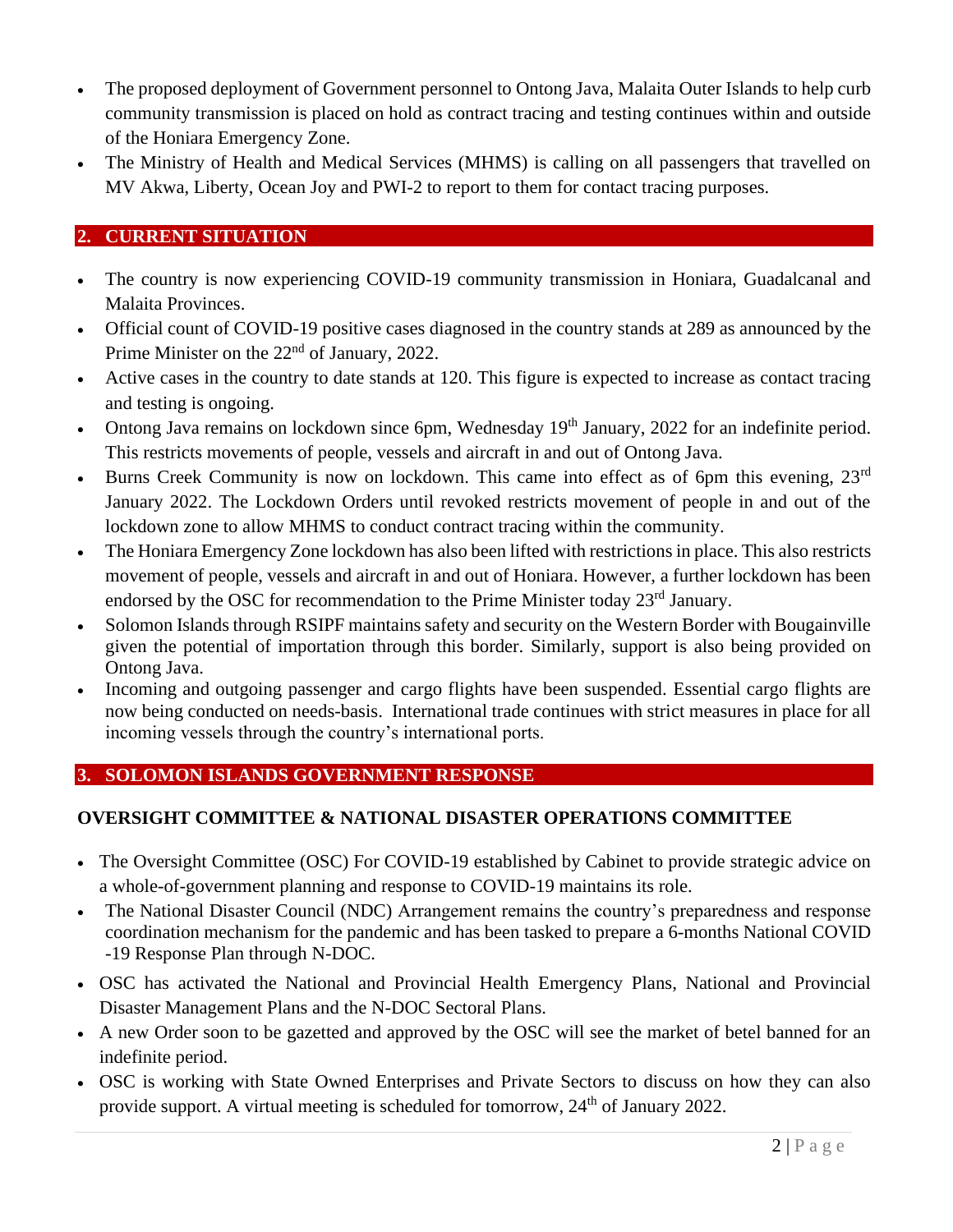- NDOC Sector Committees maintains its COVID-19 Responses with Health Sector Committee leading the health aspects and Camp Management Sector Committee maintains and continue to manage all the SIG approved Quarantine Stations. Broader coordination is through the N-DOC arrangements by the sector committees.
- NEOC is on Full-On Activation and from advice from NDC, has directed all provinces to formally activate its Provincial Disaster Committees/Provincial Disaster Operations Committee Arrangements.
- NEOC as the coordinating engine room of the N-DOC collaborated with Sector Committees to provide support on some of the following areas:
	- 1. Put together a joint team comprised of officers from MHMS, RSIPF, CMSC and NERT Members for deployment to Ontong Java in its first response. The joint team is on standby for deployment pending on advice from the OSC.
	- 2. Developed Malaita Outer Islands and Honiara COVID-19 Response Plans.
	- 3. Support has been provided to MHMS to help curb some of its logistics issues one of which is the use of its vehicle to transport food and water items to crews and passengers of MV. Awka and other vessels that got recalled back to Honiara. Food and water items were dropped off at the Leroy Wharf for pick up by the crew with strict IPC measures in place.
	- 4. NEOC provided support on facilitation of vehicle and exemption passes for other essential service providers.

## <span id="page-2-0"></span>**4. N-DOC SECTOR COMMITTEE UPDATES**

## **4.1. HEALTH SECTOR COMMITTEE**

## **Health Coordination and Responses**

- N-DOC Health through the Ministry of Health and Medical Services (MHMS) maintains the leading role in the health aspects of SIG response to COVID-19.
- A total of 274 samples were tested (in the last 24 hours) as of 8am,  $21<sup>st</sup>$  January 2022 to 8am,  $22<sup>nd</sup>$  of January 2022. 120 samples returned positive for COVID-19 bringing the total number of COVID-19 positive cases diagnosed in the country 289.
- 43 positive cases are in isolation at the Central Field Hospital. Age distribution of cases are between 18 years old and below and between 33 years old to 45 years old and above. MHMS is working on verifying the stats and will provide more information on a later date.
- More than 30 communities within Honiara have been identified in accordance with the positive results with almost 200 more people identified as persons of interest.
- Western Provincial Health Authorities have also collected and tested the suspect that have travelled to Noro. Test result has returned negative. Person is now under home quarantine.
- Contact tracing and testing is still is ongoing in the declared emergency zone by the health team.
- The National Referral Hospital (NRH) is in emergency mode and is now only accepting emergency, accidents and referral cases. For non-emergency cases and those not fly related, MHMS has opened Kukum and Rove Clinics.
- Fifty-three staffs at the NRH including 21 patients have tested positive as of the  $22<sup>nd</sup>$  of January. 2022. Bed space is now becoming a challenge. The NRH will look at ways to address this issue.
- MHMS has put together a team on standby for deployment to MOI.
- MHMS through its partners is also seeking additional support on medical supplies.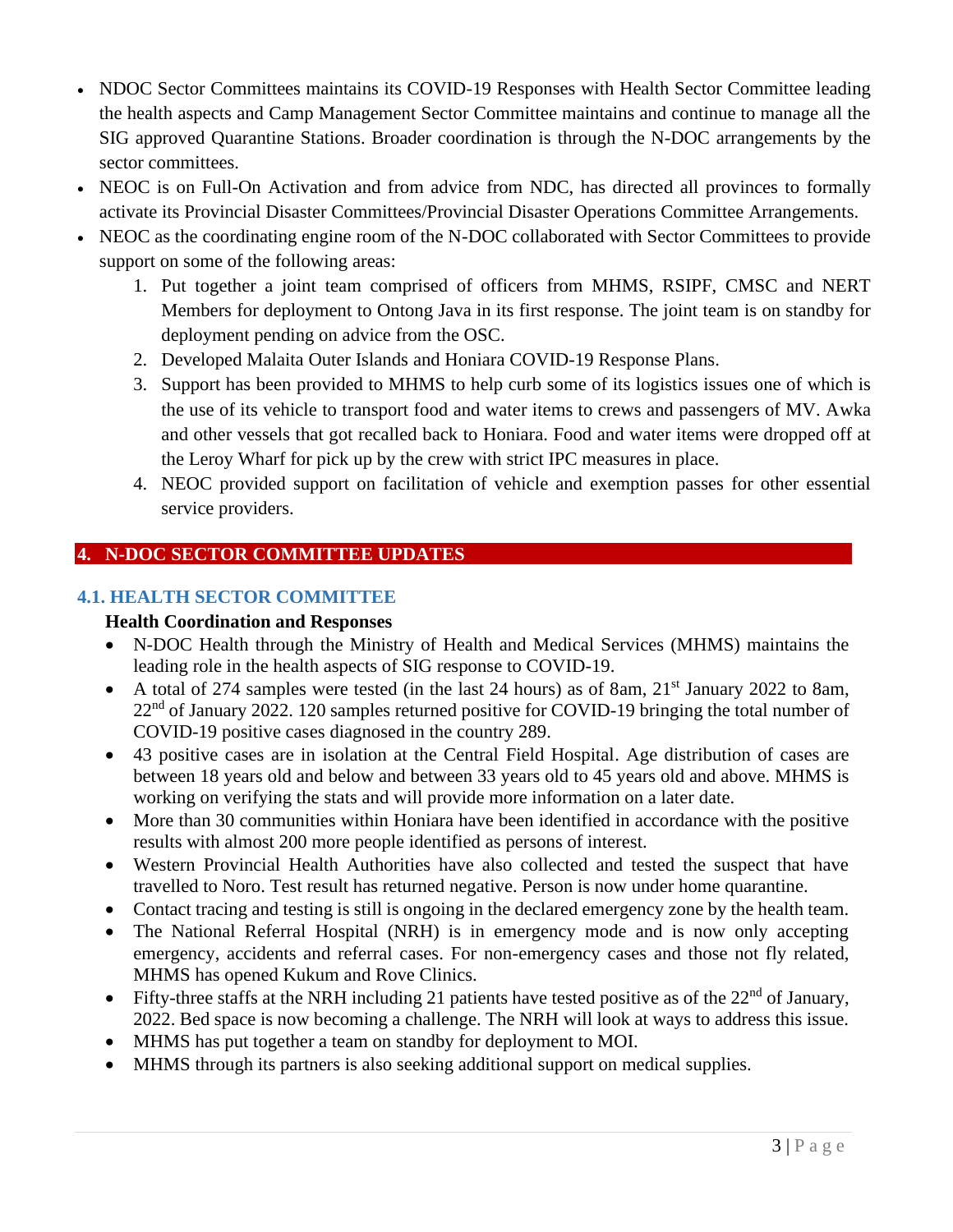#### **4.2 SAFETY AND SECURITY**

#### **Royal Solomon Islands Police Force (RSIPF)**

- The Police Operations Centre (POC) currently on activation since the declaration of State of Emergency (SOPE) with the support of the National Emergency Management Special Events Planning (NEMSEP) to oversee and coordinate the COVID-19 Operation for the lockdown.
- RSIPF continues to provide overall safety and security for the duration of the lockdown including assistance to MHMS on contact tracing. With the lockdown now being lifted, RSIPF is providing support on high visibility patrol within and outside of Honiara town boundary to ensure social distancing IPC measures are adhered to by the general public.
- Upon directives from OSC, RSIPF Taro has advised vessels namely MV. Fair Chief, Ortega and Forensic 7 to return to Honiara for further assessment.
- SI-PNG Border Operations is still ongoing given the high threat of illegal crossing between Solomon Islanders and Papua New Guineans.
- RSIPF is also currently supporting operations on Ontong Java with the support of the RSIPV Gizo given the recent illegal border crossing.
- RSIPF deployment to Auki, Malaita Province has been recalled back to provide assistance during the lockdown.

#### **Correctional Service Solomon Islands (CSSI)**

• Providing support to RSIPF on the overall safety and security during the lockdown.

#### **Honiara City Council Law Enforcement Agency**

• Providing support to RSIPF on the overall safety and security during the lockdown, especially within the city.

#### **Private Security Firms**

• Providing support to RSIPF on the overall safety and security during the lockdown, especially on commercial and private properties including some residences.

### **4.3 CAMP MANAGEMENT SECTOR COMMITTEE (CMSC)**

- CMSC continues in its operations in managing all designated quarantine operations.
- CMSC through its service providers is providing support on food catering for those serving mandatory quarantine. This support is also provided to MHMS, CMSC and NEOC officers who are accommodated at various quarantine stations whilst performing duties during the lockdown period.

### **4.4 LIVELIHOOD SECTOR COMMITTEE**

- Livelihood Sector Committee (LSC) EOC is on activation and is liaising with its partners to support operations during the lockdown and further into the implementation of the National COVID-19 Response Plan.
- Fifteen cartons of water have been delivered to MV. Awka this evening,  $23<sup>rd</sup>$  January 2022 to address the shortage of drinking water experienced by crews and passengers. Solomon Islands Ports Authority (SIPA) stepped in to assist by also engaging its water tanker to refill the ship's water.
- The Team is working on the "Food Basket" concept and methods for delivery of food packages to those residing within and outside of the Honiara Emergency Declared Zone who will need food support.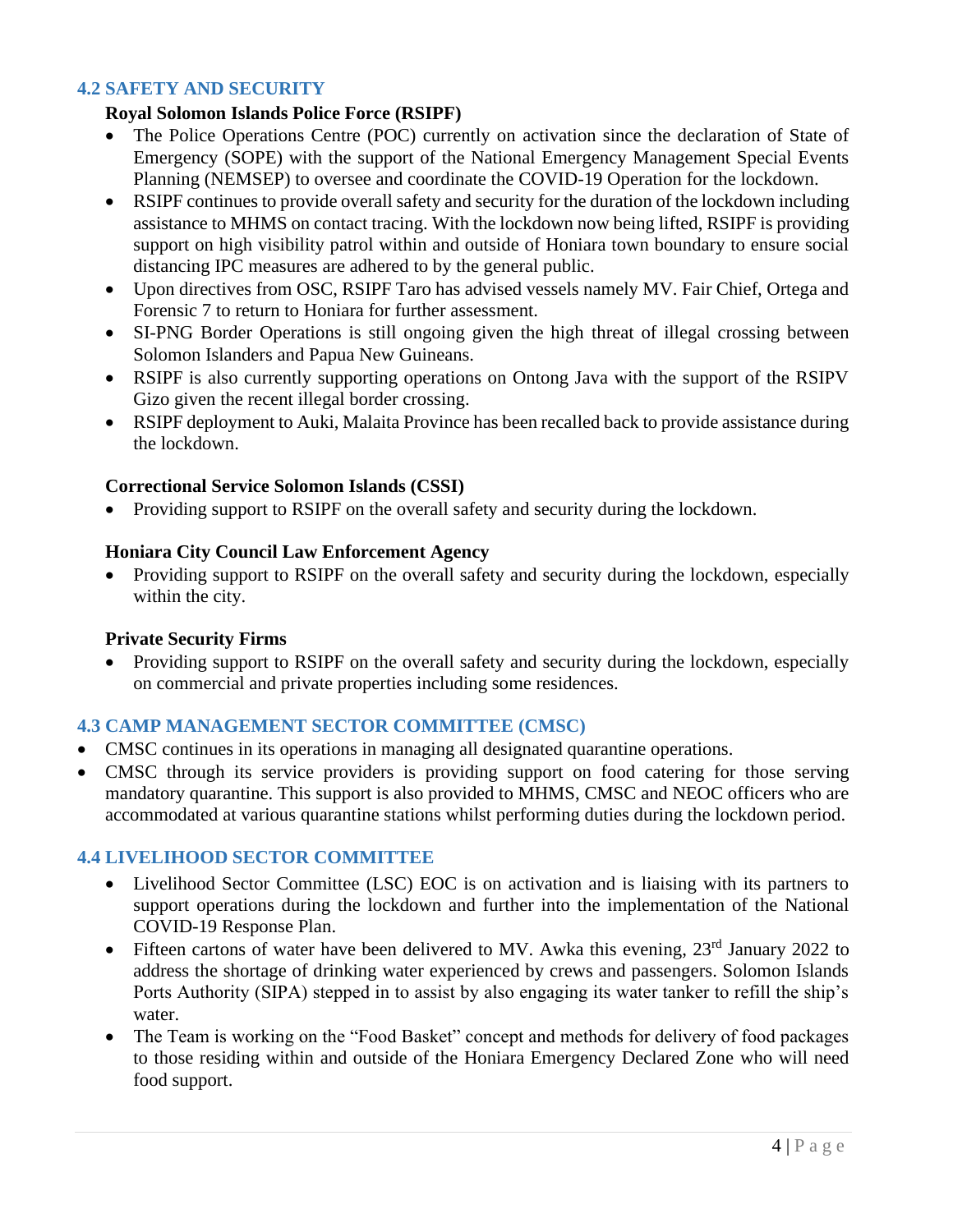- LSC is also liaising with Honiara Market Vendors Association using its existing food arrangements to set up food channels, provide food crops and other local products for the Food Basket concept.
- EOC is gathering data from public requests for delivery of food supplies.
- LSC is also looking at exploring mobile banking options with market vendors and commercial banks.

## **4.5 PROTECTION SECTOR COMMITTEE**

- The Protection Sector Committee (PSC) activated its EOC and is coordinating with its partners on addressing Protection issues during the lockdown.
- The Team is liaising with other N-DOC Sectors and Media Service Providers on dissemination of Protection key messages.
- Seif Ples has activated its preparedness and response plan and has set up its Crisis Management Team (CMT) that will oversee the organizations.
- PSC Information and Management cell, through the communication lead has developed media protection key messages (around GBV, Disability and Child protection) and submitted for approval, ready for further dissemination to media channels.

### **4.6 INFRASTRUCTURE SECTOR COMMITTEE**

- The Infrastructure Sector Committee (ISC) is on activation and is providing support as a whole of Government response.
- Supported on logistics issues by retrieving vehicles from other SIG Ministries and are now pooled to support RSIPF and MHMS.
- Provided support on vehicle fueling for RSIPF and MHMS to carry out its operations.
- Support was also rendered to MHMS to transport medical supplies to the National Medical Store.
- ISC is also communicating to its other members on the state of utility services and other critical infrastructures and has observed that there are no major disruptions at the moment.
- All road maintenance in Honiara is on hold at the moment but contractors are on standby for any emergency repairs.

### **4.7 EDUCATION SECTOR COMMITTEE**

- The Ministry of Education & Human Resources Development (MEHRD) has delayed the commencement of schools for another week and not on the  $24<sup>th</sup>$  of January 2022.
- MEHRD Permanent Secretary has announced that the Business Continuity Learning Program will soon start. The learning program will be aired on SIBC and other media platforms to provide online lessons for ECEs, primary and high schools in and around the country.
- MEHRD is liaising with its sector committee members and is analyzing the current situation and will provide information to the public.

### **4.8 SOLOMON ISLANDS RED CROSS SOCIETY**

- Solomon Islands Red Cross Society (SIRC) has also activated its arrangements to support the lockdown operations.
- SIRC continues to provide catering services to Quarantine Stations.
- SIRC is supporting MHMS on contact tracing by providing its volunteers who have been fully trained to undertake contact tracing activities.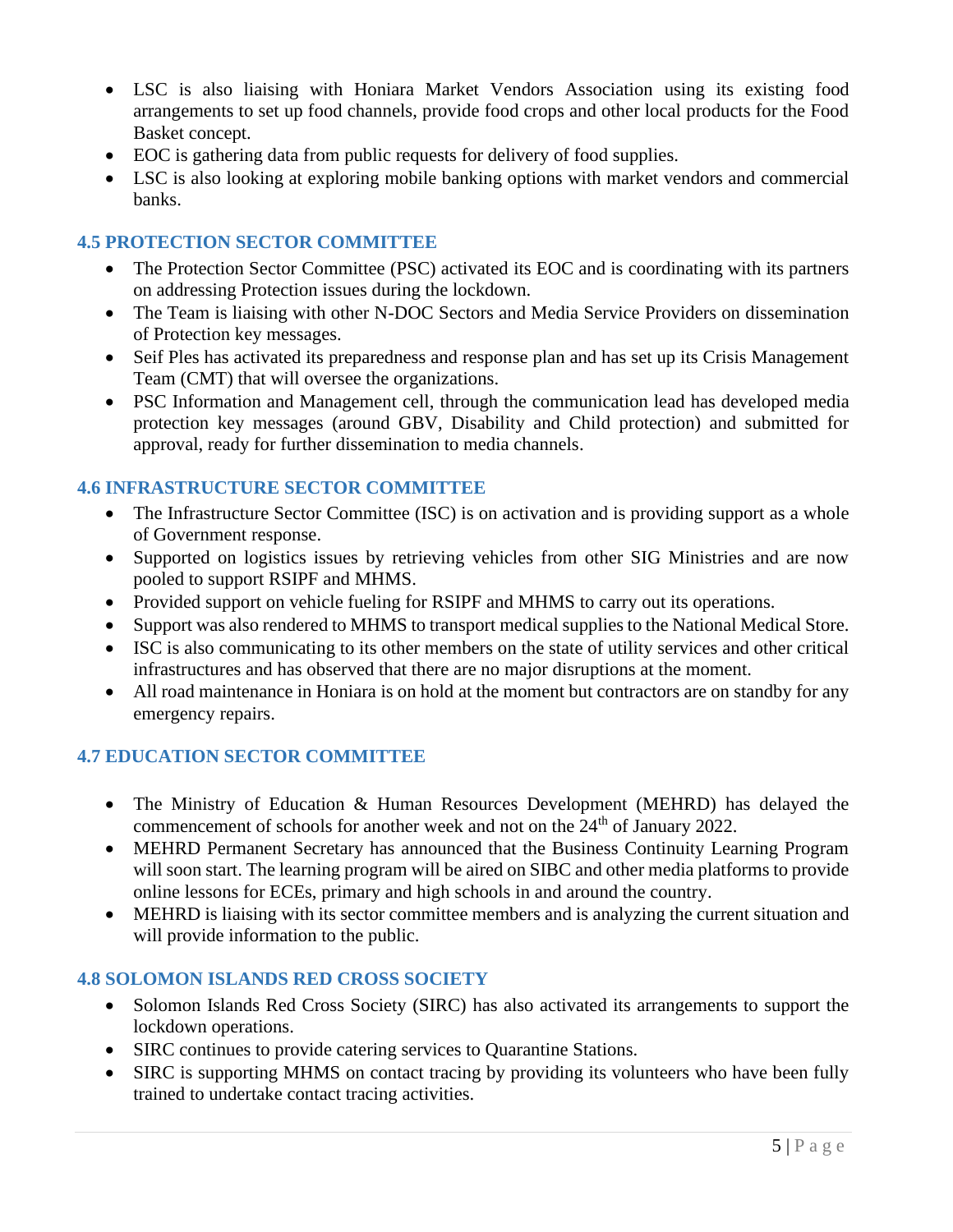- Support is also provided to NEOC with a personal currently on standby for deployment to Ontong Java.
- Provincial branches have been asked to prepare contingency plans and update stock inventory for replenishment.

## <span id="page-5-0"></span>**5. P-DOC SECTOR COMMITTEE UPDATES**

Provincial Disaster Operation Committee (P-DOC) Arrangements of all provinces have been directed to go on full activation and operationalize all disaster management arrangements.

## **5.1 GUADALCANAL PROVINCE**

- Guadalcanal Province through its P-DOC arrangements continues in its operations despite the limited resources available.
- The Good Samaritan Hospital is on lockdown after tests were conducted and results returned positive. Support has been asked by the P-DOC for the NDMO to provide food kits and water.
- Contact tracing and testing is ongoing with multiple areas suspected as hotspots of COVID-19.
- The P-DOC is discussing the need to close the Corona Market as it has been identified as an area of interest and will liaise with the Agriculture Division to formulate a strategy to address food security.
- P-DOC is also supporting the MHMS on contact tracing and testing.

### **5.2 CENTRAL PROVINCE**

- A localized lockdown has been enforced in Central Province after contact tracing conducted resulted in suspects being identified to come into contact with crews that travelled on MV. Prestige which berthed at Tulagi on the 15-16<sup>th</sup> of January 2022.
- Close contacts have been advised to go into home isolation awaiting contact tracing testing.
- All health frontline workers have been advised to undergo swabbing test.
- Restriction of movement of people, vessels and boats in and out of Central Province have been enforced with monitoring to be conducted by the RSIPF Team.
- Awareness on IPC measures and social distancing has been conducted to residents in Tulagi and will be rolled out to surrounding communities.

### **5.3 ISABEL PROVINCE**

- Isabel P-DOC Team is on standby for deployment after initial reports have been received that there might be possible COVID-19 suspects that have gotten off on the island province from Honiara.
- The PHEOC is awaiting further information to ascertain the situation before deploying a team to conduct contact tracing and testing.
- PEOC is liaising with NEOC and will provide further updates on the situation.

### **5.4 MAKIRA ULAWA PROVINCE**

- A joint urgent meeting has been held at Makira Ulawa PEOC by members health, police and the P-DOC after initial reports have also been received that there are possible COVID-19 suspects believed to have travelled from Pelau and are now Santa Catalina.
- A team from the Provincial Health Authorities has been deployed to Santa Catalina for awareness on IPC measures and social distancing.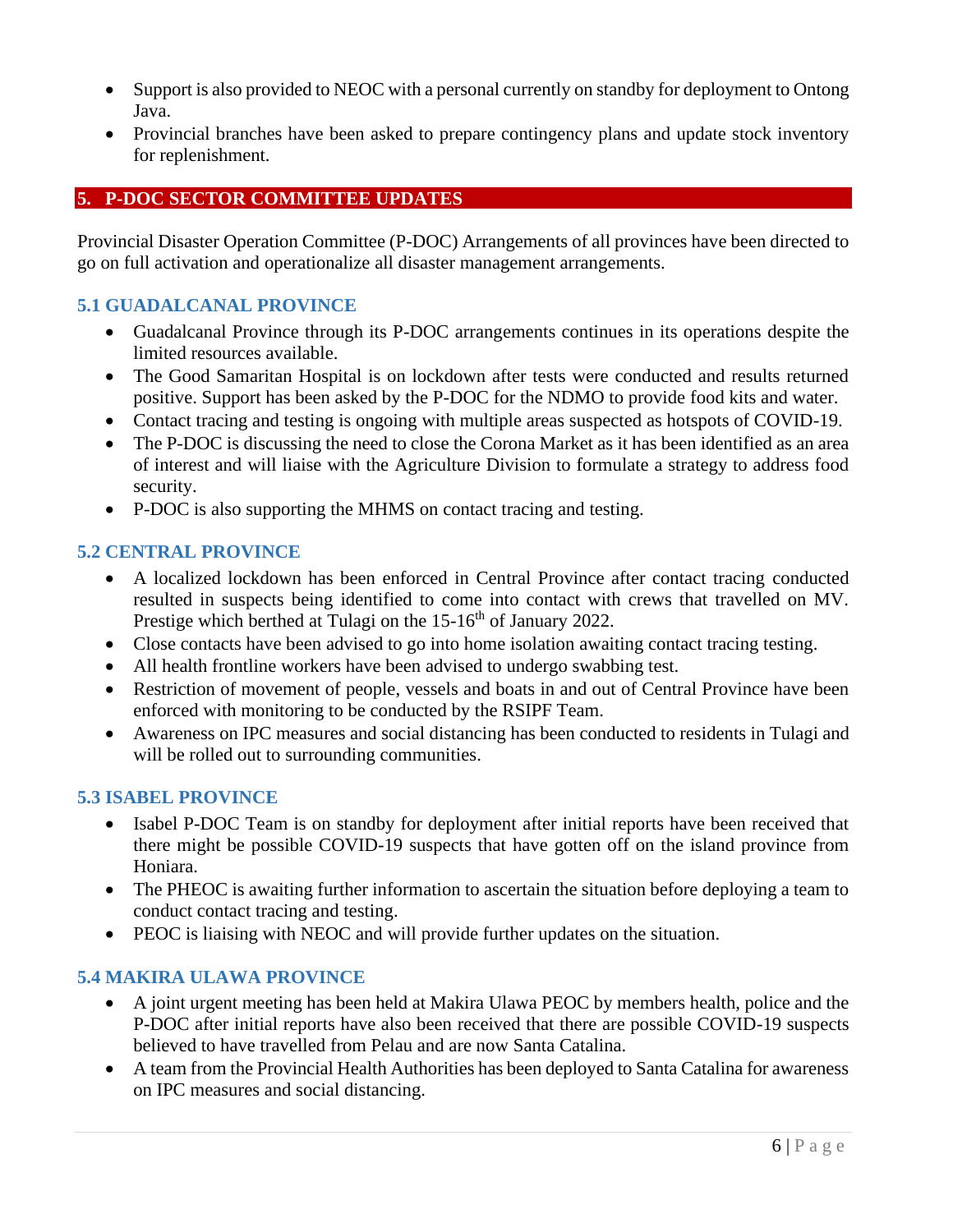- Restriction of unnecessary Inter-Island travelling within Makira has been put in place and will restrict travelling with exemptions for access to essential services.
- Social gathering activities have also been scaled down.
- The Team is awaiting report from PHEOC, PDOC and directives from NHEOC and NEOC are working closely with NHEOC to verify the reports.

## **5.5 TEMOTU PROVINCE**

- P-DOC with the support of RSIPF have detained a vessel that travelled from Honiara. Vessel has been advised to float outside of Lata Township while awaiting advise from health authorities. RSIPF ensured that no passengers and crew are to leave the vessel.
- P-DOC Team provided support on food rations for the passengers onboard the vessel.
- Temotu Health Officials continue to carryout contact tracing on a suspected case in Temotu. Suspect is in isolation awaiting test as health workers continue to do contact tracing to other communities.

## <span id="page-6-0"></span>**6. OTHER NATIONAL SUPPORT**

- SIG continues to receive support from bilateral partners and international organisations for its COVID-19 operations.
- United Nations agencies are working with various N-DOC Sector committees and NEOC on back stopping arrangements and relief support.

## <span id="page-6-1"></span>**7. CHALLENGES**

- **Health Sector is overwhelmed** Community transmission in Honiara is putting considerable stresses on the health system as a whole.
- **Wide Spread Community Transmission**  Curb and control community transmission
- **Fatigue and Stress** it is noted that fatigue and stress is kicking in for all frontline agencies and other responsible authorities.
- **Financial Resources** finance is now becoming a challenge with banks and other financial institutions implementing strict measures and resource at hand nearly exhausted.
- **Personal Protective Equipment (PPEs)** frontline agencies including provinces is facing shortage of PPEs.
- **Stigmatization** it has been noted that there is high stigmatization experienced by families of those who are positive causing fear and panic amongst them.

## <span id="page-6-2"></span>**8. RECOMMENDATIONS**

- **National COVID-19 Response Plan** N-DOC to finalise and submit to OSC by 24<sup>th</sup> January 2022
- **Financial Resources** Finance resources to be availed to the required level identified in the National COVID-19 Response Plan.
- **National Referral Hospital** Put in alternative measures to ensure continuity of critical emergency services.
- **Curb and Control Community Transmission** -Implement proactive measures in Honiara and other up-coming hot spots in the country.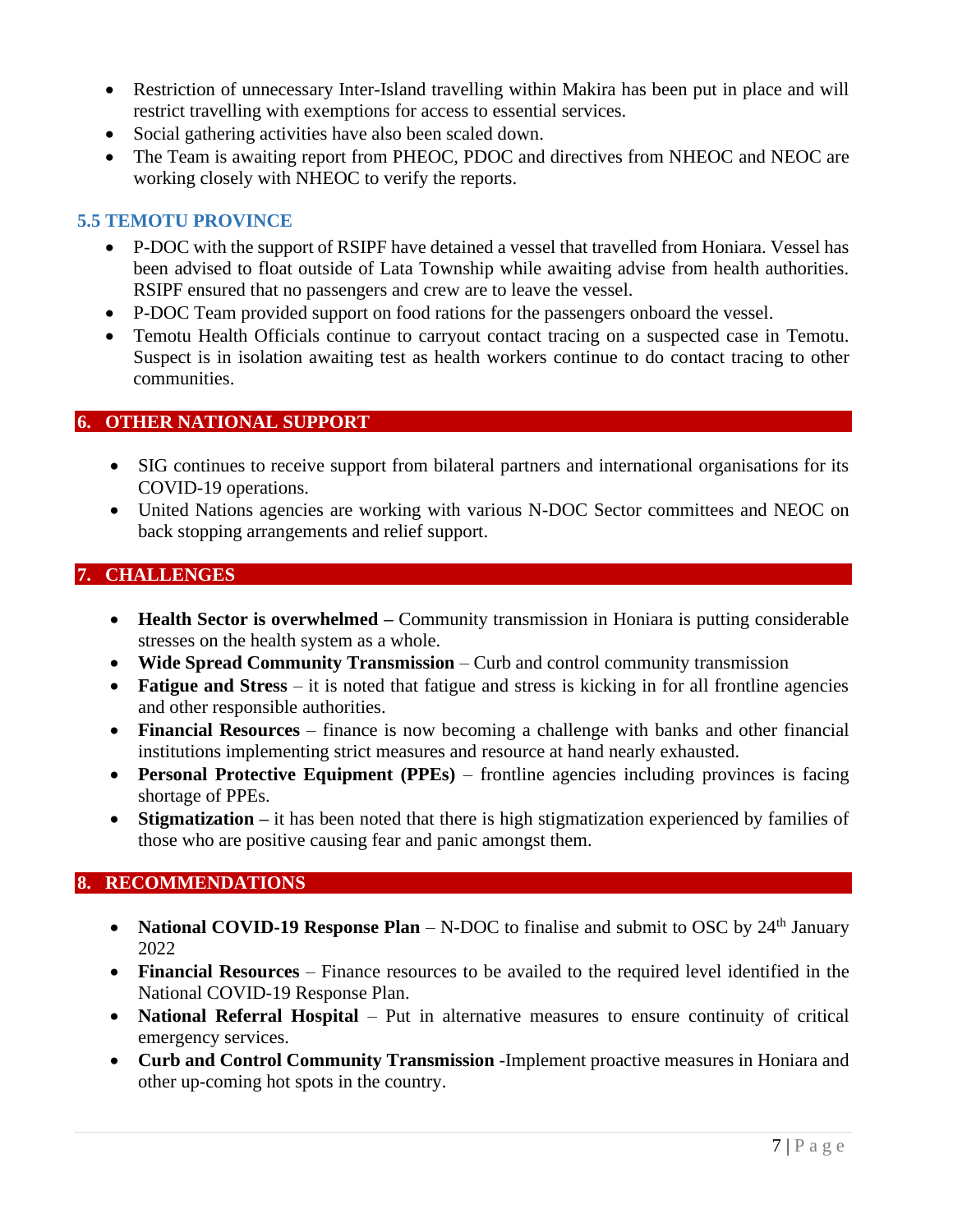- **Fatigue and Stress** frontline agencies and other responsible authorities to quickly come up with plans to help relieve this issue of stress and fatigue that is already experienced.
- **Personal Protective Equipment (PPEs)** Ministry of Health and Medical Services to provide update on PPE stock supplies and to look at restocking PPE stock levels for frontline agencies and the provinces.
- **Stigmatization** the public is advised to refrain from stigmatizing those who are positive including their contacts. MHMS and responsible authorities are to provide messages to the public refraining them from stigmatization.
- **IPC Measures & Social Distancing –** the public is strongly advised to practice social distancing including safe IPC measures while the lockdown is being lifted.

## <span id="page-7-0"></span>**9. NEXT UPDATE AND APPROVAL**

Next update **upon available information.**

APPROVED FOR DISSEMINATION BY

**DR. MELCHIOR MATAKI PERMANENT SECRETARY MECDM/CHAIR NDC** MINISTRY OF ENVIRONMENT, CLIMATE CHANGE, DISASTER MANAGEMENT AND METEOROLOGY